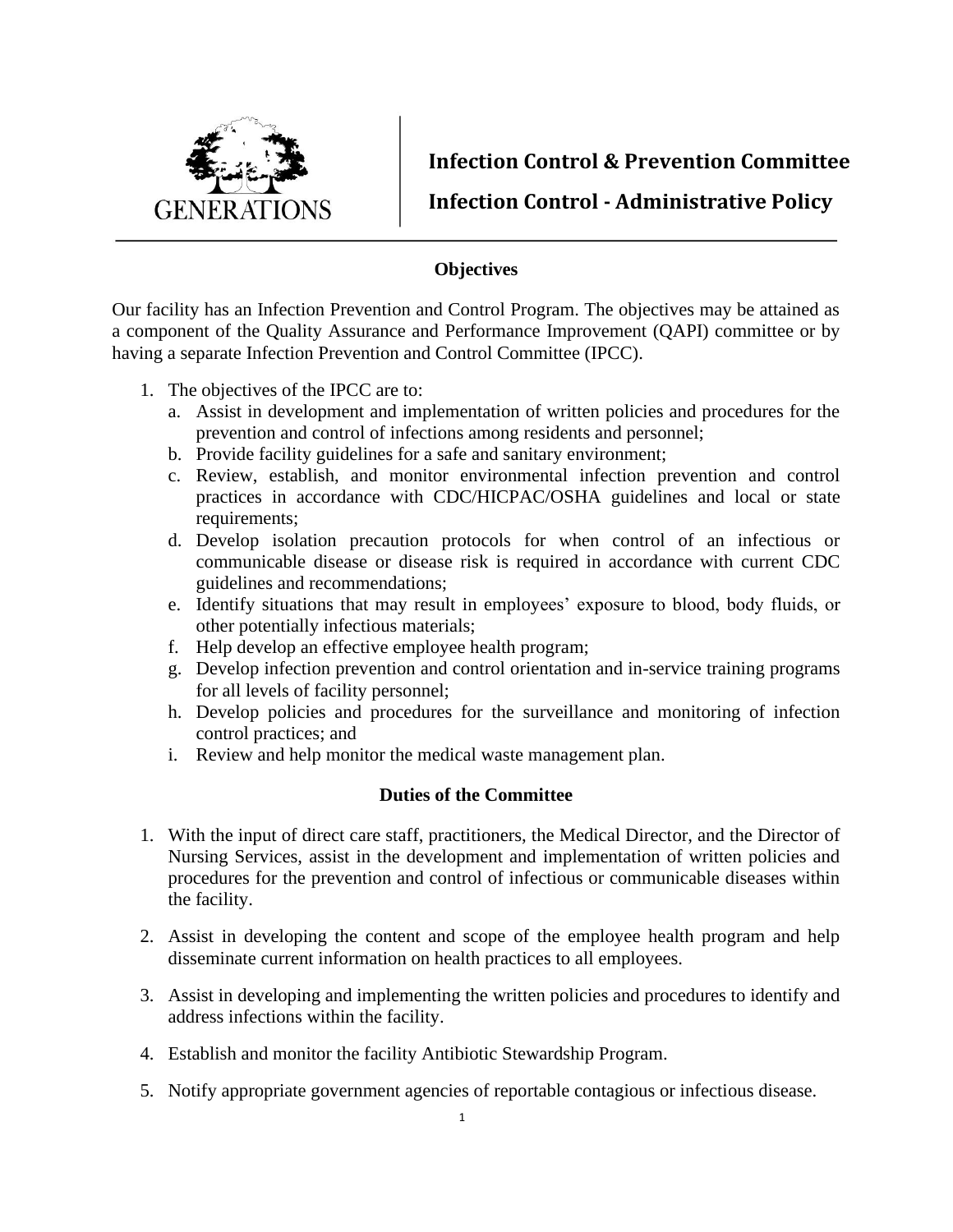- 6. Assist in reviewing food handling practices, laundry practices, waste disposal and pest control.
- 7. Provide guidelines for review of pending construction, renovation, remediation, repair and demolition projects and coordinate effective environmental infection control and engineering standards in accordance with CDC/HICPAC/OSHA recommendations and state or local requirements.
- 8. Assist in monitoring and assessing facility-wide environmental infection prevention and control practices.
- 9. Assist in monitoring the infection-prevention impact of ventilation and water systems within the facility.
- 10. Assist administration in evaluating job classifications and facility procedures to determine the risk of exposure potential to blood, body fluids, or other potentially infectious material.
- 11. Assist in developing written policies and procedures for the care of residents who have contagious, infectious or communicable diseases.
- 12. Provide guidelines for, and help monitor the health status of all employees, ensuring that all personnel receive (as necessary) appropriate skin tests, chest x-rays, physicals, etc., prior to, and during employment as outlined in our personnel policies and in accordance with federal and state guidelines.
- 13. Collaborate with Environmental Services Director to establish policies and procedures that are consistent with environmental infection prevention and control best practices.
- 14. Meet at least monthly, or more often if deemed necessary.
- 15. Maintain written accounts of meetings conducted and action taken by the committee (minutes of meeting).
- 16. Ensure infection prevention and control orientation and in-service training programs are provided to employees on a timely basis.
- 17. Review, and revise if necessary, isolation precaution techniques and procedures to help ensure that all personnel, residents, and visitors follow established procedures/precautions.
- 18. Review written infection prevention and control policies, techniques, procedures and documentation tools and provide/ recommend necessary revisions or updates.
- 19. Provide the QAPI Committee with a copy of the minutes of all Infection Prevention and Control Committee meetings held.
- 20. Help assure that sufficient inventory of personal protective equipment (i.e., gowns, gloves, masks, etc.), is on hand and readily accessible.
- 21. Maintain access to current CDC, OSHA and State/Federal regulations, guidelines and recommendations relative to infection control issues in healthcare facilities.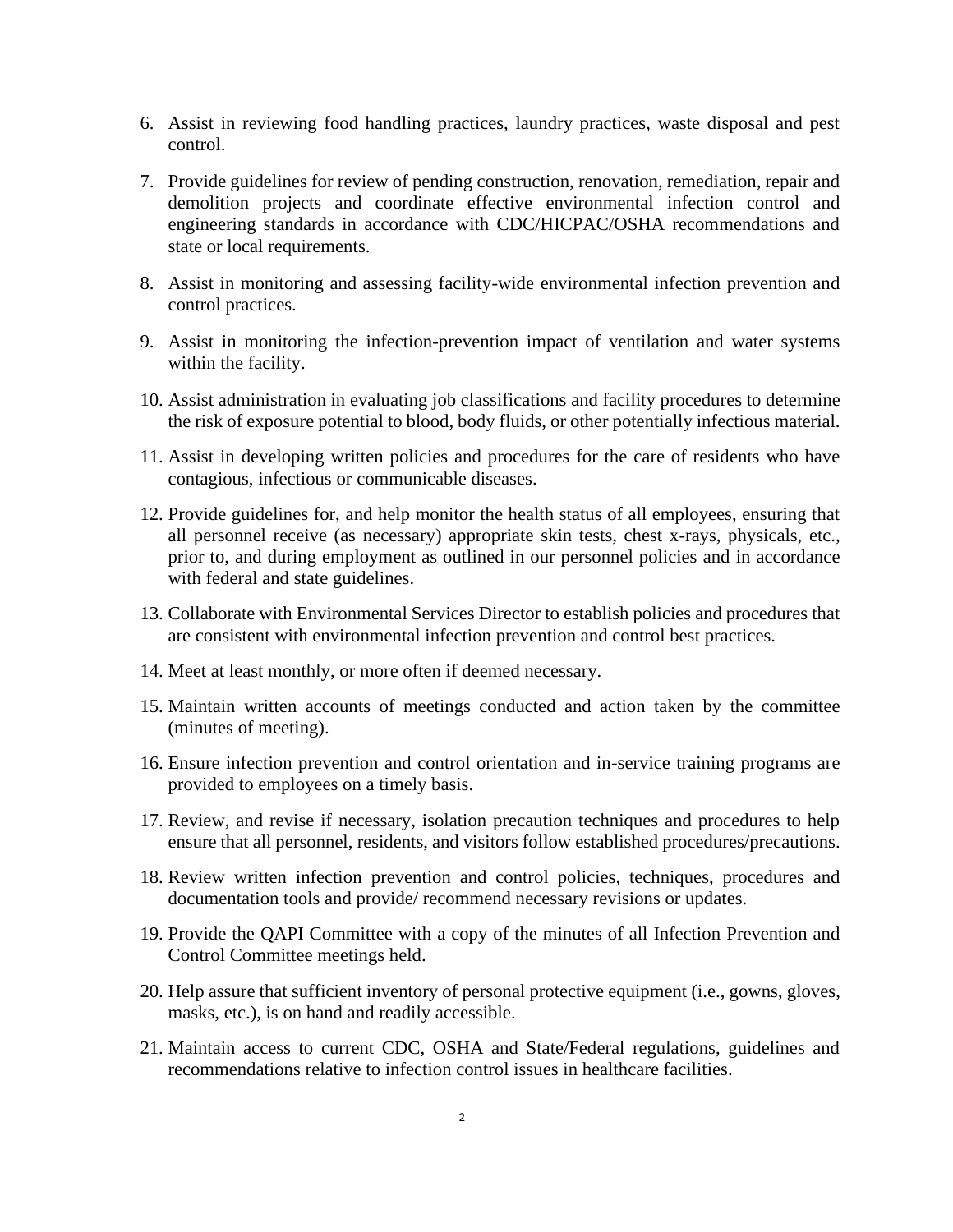22. Other functions that may become necessary to enable the prevention and control of communicable diseases.

#### **Composition of the Committee**

- 1. If the Infection Control Committee is a separate entity, it will consist of the following individuals:
	- a. Administrator (or designee);
	- b. Medical Director;
	- c. Director of Nursing Services;
	- d. Infection Preventionist;
	- e. Dietitian/Food Services Director;
	- f. Environmental Services Director/Supervisor;
	- g. Maintenance Director/Supervisor;
	- h. Laundry Director/Supervisor; and
	- i. Others as appropriate.
- 2. The Administrator will appoint committee members.
- 3. The administration shall provide all necessary logistical support for the committee or the committee's functions if assumed by the QAPI committee.

### **Risk Exposure Categories**

- 1. The Infection Prevention and Control Committee shall advise the Administrator about working conditions and specific tasks that employees are expected to encounter that may pose an infection risk, including:
	- j. Evaluating the workplace to:
		- 1.Establish categories of risk classifications for all routine and reasonably anticipated job-related tasks;
		- 2.Identify all workers whose employment requires performance of tasks that may involve exposure to blood/body fluids; and
		- 3. Determine for identified tasks those body fluids to which workers most probably will be exposed and the potential extent and route of exposure.
	- k. Developing, or supervising the development of, standard operating procedures (SOPs) for tasks involving exposure to blood/body fluids. These SOPs include mandatory work practices and protective equipment for identified tasks.
	- l. Monitoring the effectiveness of work practices and protective equipment. This includes:
		- 1. Surveillance of the workplace to ensure that required work practices are observed and that protective clothing and equipment are provided and properly used; and
		- 2.Investigating known or suspected exposures to blood/body fluids to establish the condition surrounding the exposure and to improve training, work practices, or protective equipment to prevent a recurrence.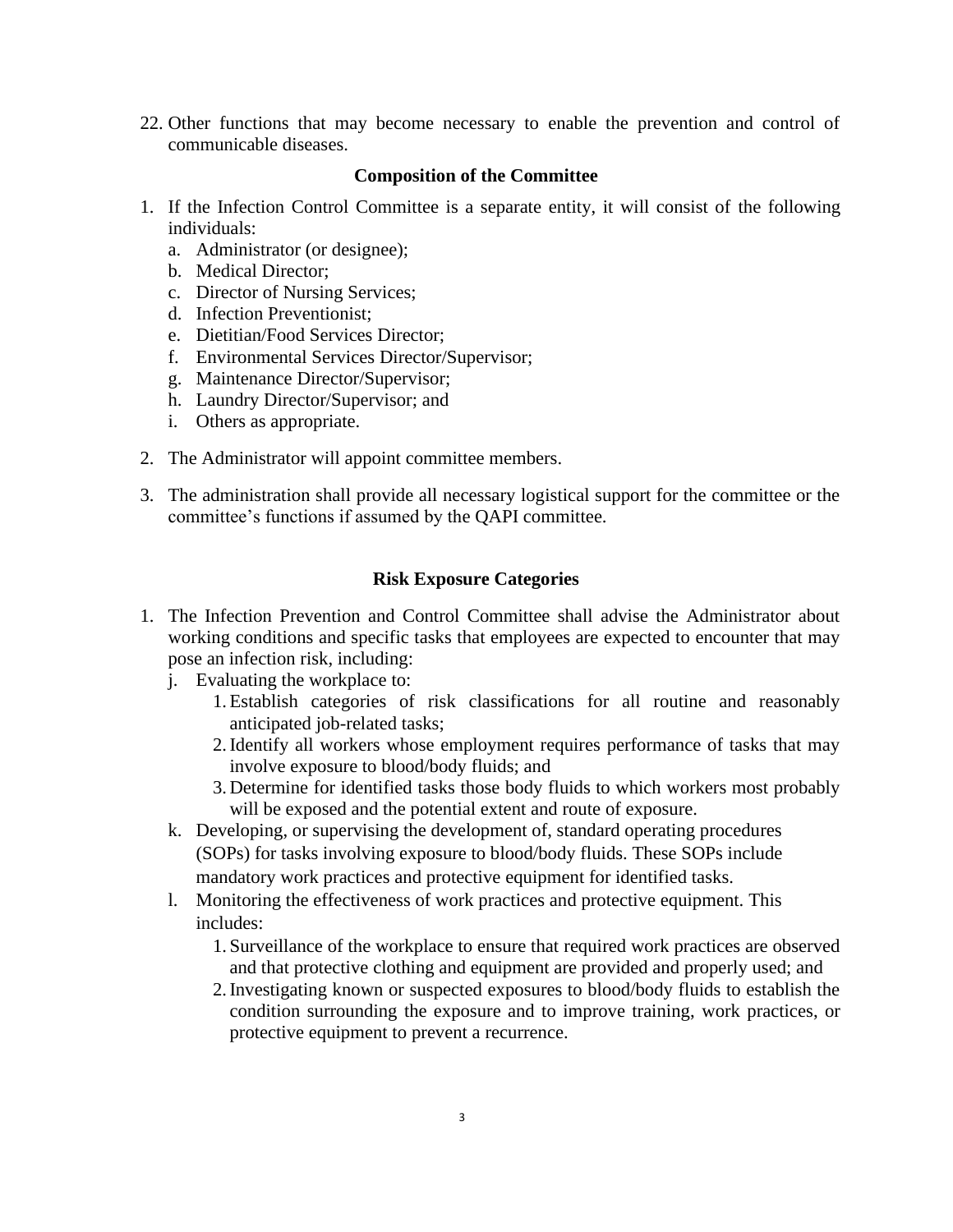### **Training and Education**

The Infection Control Committee shall oversee training programs for all employees who may have the potential for exposure to blood, or to body fluids containing visible blood, during the course of their workday. Instructions will focus on identifying and using procedures related to the prevention of bloodborne illnesses, including but are not limited to:

- 1. Disease transmission and prevention;
- 2. The modes of transmission of hepatitis B and C (HBV/HCV) and AIDS (HIV) viruses;
- 3. Standard and Transmission-based Precautions;
- 4. How to recognize and determine tasks that involve exposure to blood/body fluids;
- 5. Types of personal protective equipment (i.e., gowns, gloves, masks, etc.) that are necessary when performing tasks that may involve exposure to blood/body fluids;
- 6. How to select appropriate barrier equipment;
- 7. Appropriate actions to take if unplanned potential exposure to blood occurs, or is anticipated;
- 8. Procedures to follow when personal protective equipment is used;
- 9. How personal protective equipment maintained in the facility is to be used, decontaminated, and disposed of;
- 10. Limitations of personal protective equipment (e.g., needlesticks will occur through gloves);
- 11. Corrective actions and cleaning procedures for spills of blood and body fluids;
- 12. Proper action to follow should exposure to blood or body fluids occur (i.e., emergency procedures, reporting measures, follow-up monitoring, medical treatment, counseling, etc.); and
- 13. Other state specified education/training and/or those listed in training/education policy.

### **Recordkeeping**

The Infection Prevention and Control Committee will advise administration and management about ensuring that records are maintained to document the following:

- 1. Infection Prevention and Control in-service training records, indicating the dates of training sessions, the content of those training sessions along with the names of all persons conducting the training, and the names of all those receiving training;
- 2. Findings made during routine surveillance for compliance with work practices and use of protective clothing or equipment and actions taken in case of noncompliance;
- 3. Findings made during surveillance of antibiotic usage patterns; and